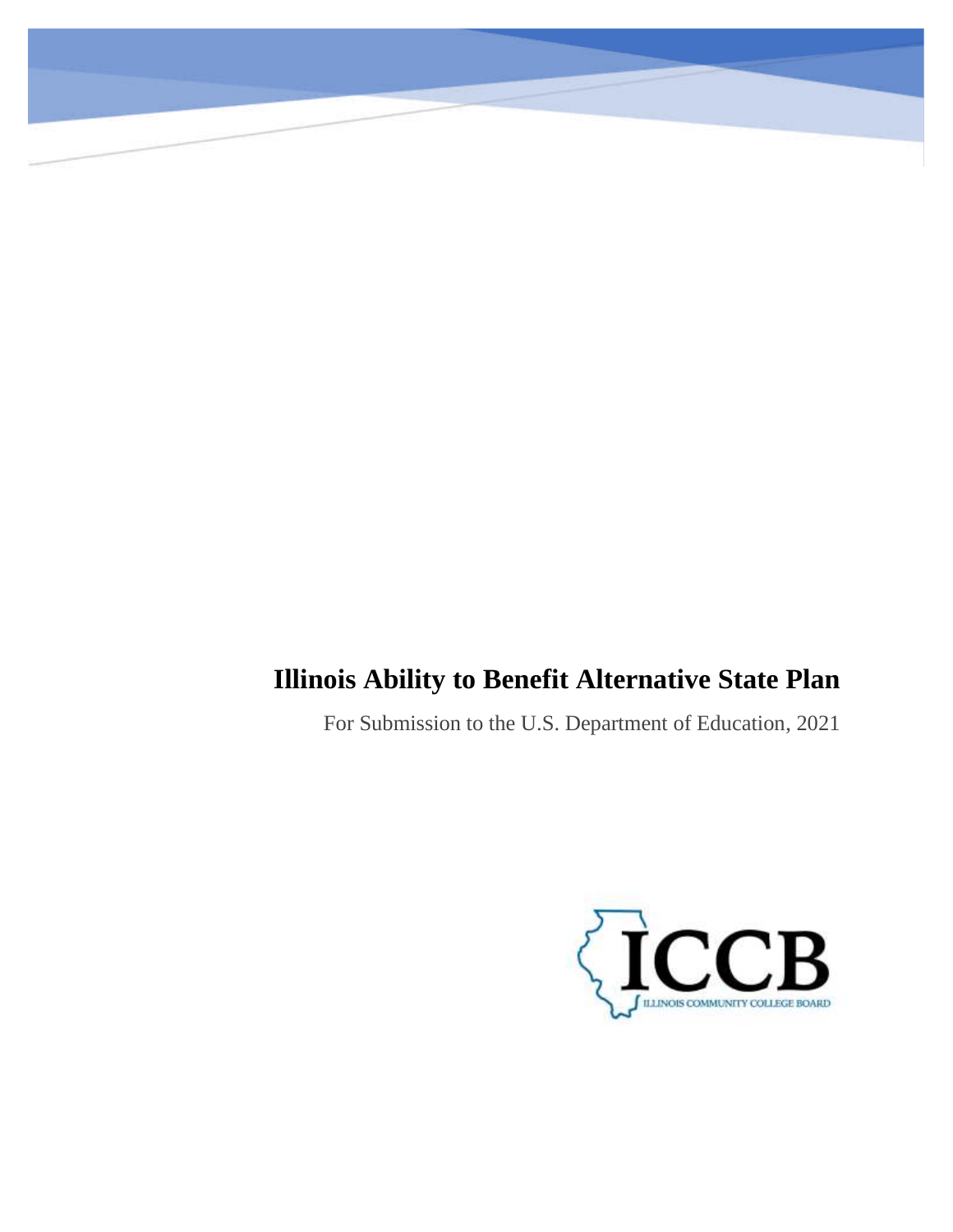# **Table of Contents**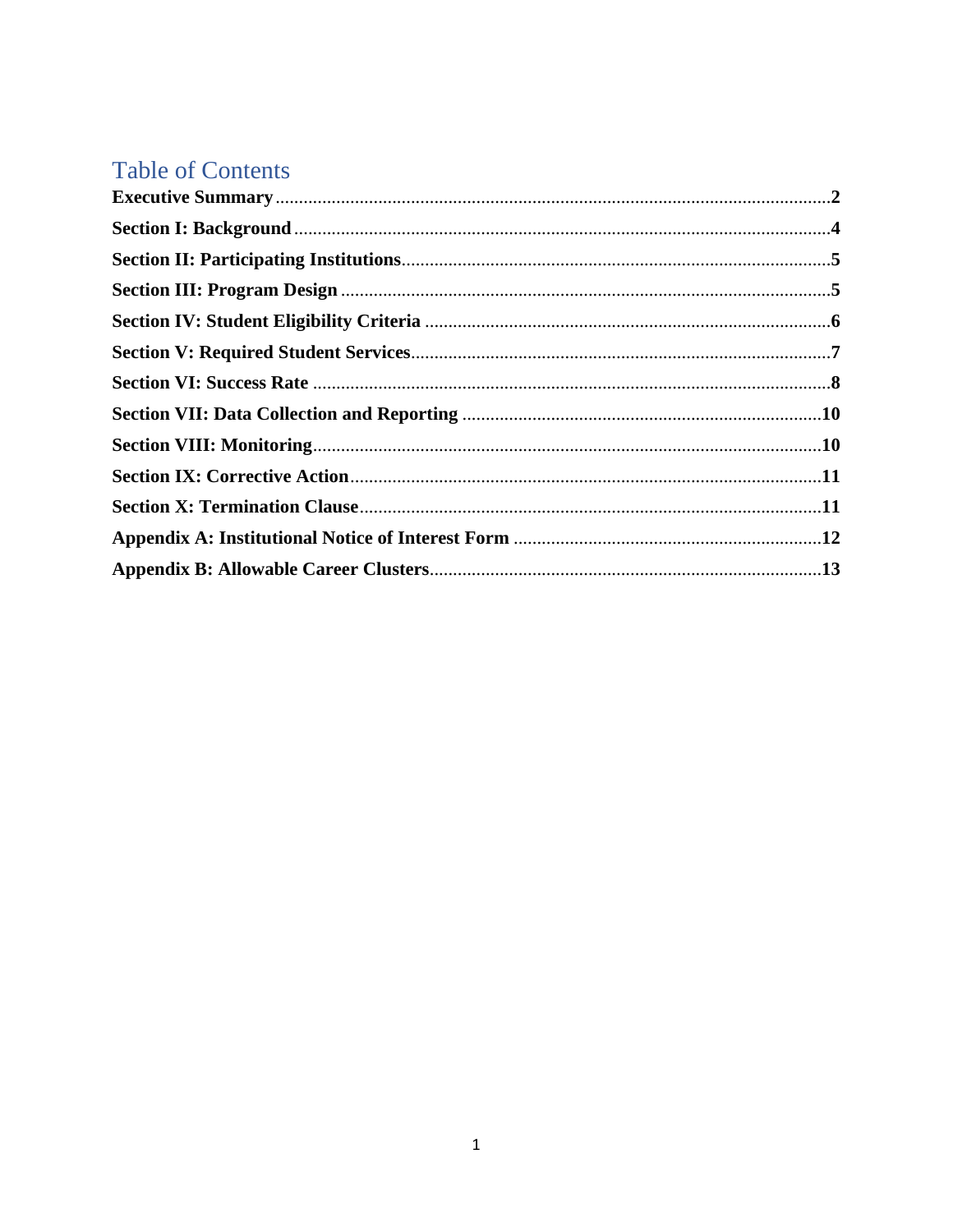#### **Executive Summary**

The purpose of Illinois' Ability to Benefit Alternative State Plan is to outline the statedefined process to increase access to federal financial aid for eligible adults without a high school diploma, who with proper support can be as successful as their peers in postsecondary credential and degree completion. Ability to Benefit (ATB), a provision of section 484(d) of the Higher Education Act (HEA), aids in equity of access to Federal Financial Aid for adult learners lacking a high school diploma. The ATB provision allows eligible adult learners who are participating in a career pathway program, as amended in Public Law 114-113 under section 484(d)(2) of the HEA to align with the definition of Section 3 of the Workforce Innovation and Opportunity Act (29 U.S.C. 3102(7)), at a Title IV eligible institution to have access to financial aid.

The Illinois Community College Board (ICCB) convened a focus group of key stakeholders from adult education programs, community college leadership, financial aid, and other relevant partners to develop an Illinois Ability to Benefit Alternative State Plan which outlines an alternative method for ATB use beyond the two currently approved methods<sup>1</sup>. The State Plan encompasses required expectations for participation, expected students services, outcome measures, and required data and accountability processes to support the educational acceleration of adults without a high school diploma, a population that is traditionally underserved and faces inequitable access to opportunities for postsecondary credential and degree attainment leading to economic self-sufficiency.

The ICCB conducted a survey in 2019 to understand ATB implementation in the community college system. The survey found that 19 institutions were implementing ATB in limited circumstances. The survey also shed some light on the challenges and reticence for ATB implementation. The two most cited reasons for not utilizing ATB were lack of knowledge of who qualified and that the current provisions were too limiting. From this, it was determined that an Alternative State-Defined Process could enhance ATB implementation for eligible students in Illinois.

The Illinois State-Defined Process for Ability to Benefit provides the following:

- 1. Participating institutions of higher education
- 2. Program design
- 3. Student eligibility
- 4. Required services that will be provided to ATB students by the participating institutions, including, but not limited to:
	- A) Orientation;
	- B) Assessment;
	- C) Tutoring;
	- D) Career Goal Development;
	- E) Counseling; and,

<sup>1</sup> <https://studentaid.gov/understand-aid/eligibility/requirements>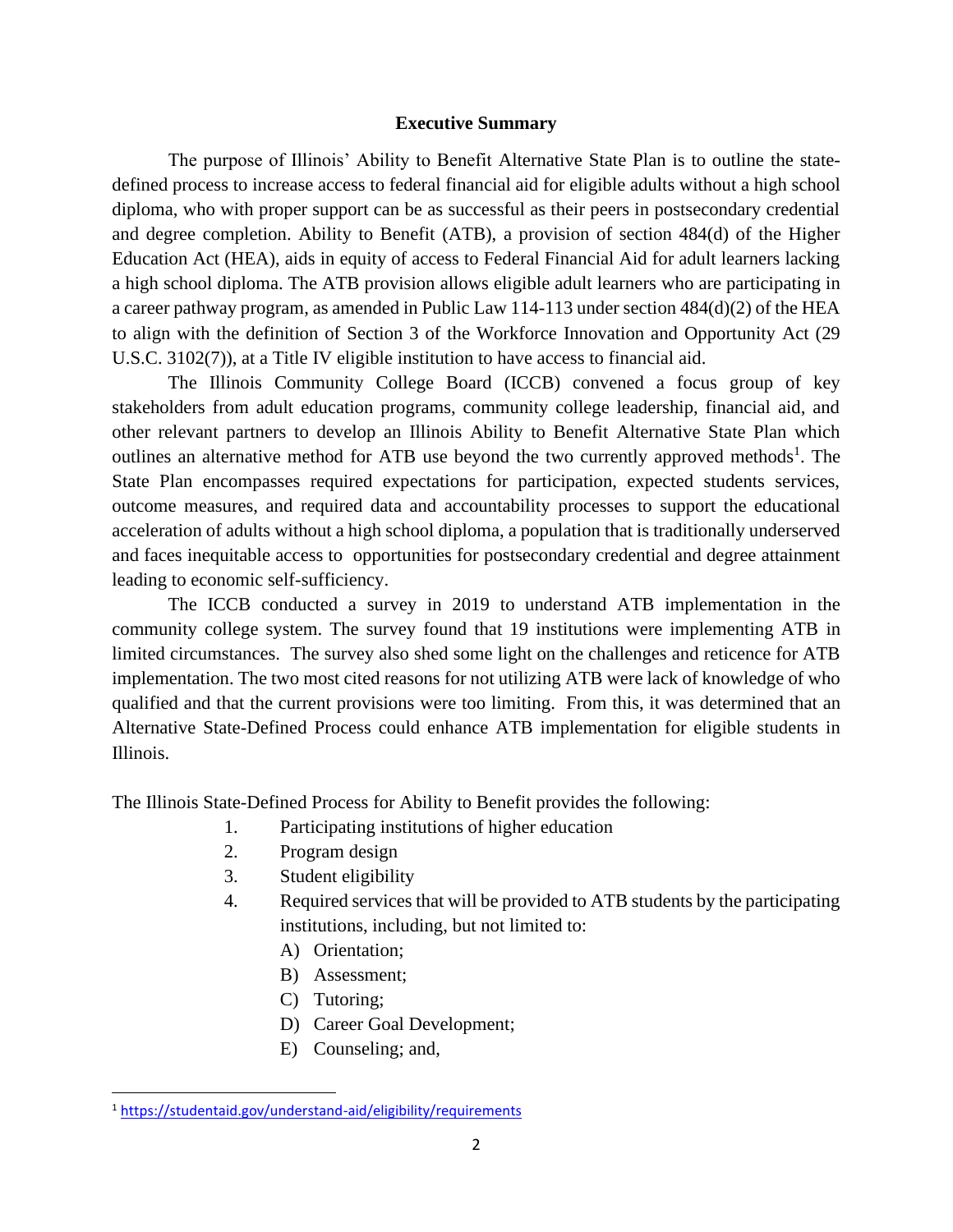F) Follow Up.

- 5. Calculation and reporting requirements of the rate of success, as defined by the U.S. Department of Education
- 6. Data Collection and Reporting
- 7. Provisions for monitoring participating institutions
- 8. Corrective Action
- 9. Termination Clause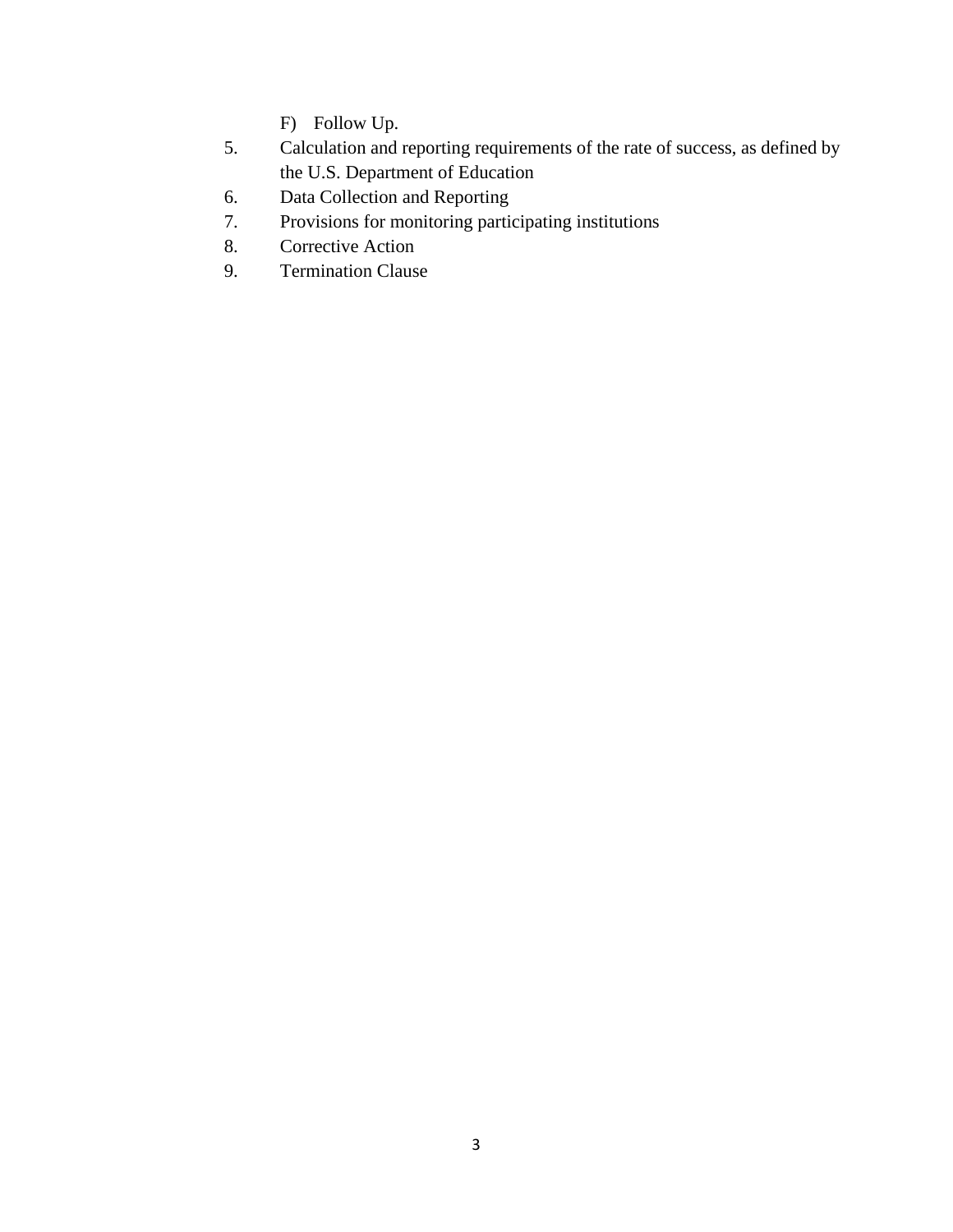## **Section I: Background**

## *Illinois Community College Board*

The Illinois Community College Board (ICCB) is governed by a twelve-member, governorappointed board responsible for administering the Illinois Public Community College Act (P.A. 78-669) and providing leadership and coordination for Illinois' system of 39 public community college districts. The ICCB administers the Public Community College Act in a manner that maximizes the ability of the community colleges to provide high-quality educational programs and services that are affordable, accessible, and meet the needs of a diverse student population. The ICCB has statutory responsibility for the statewide planning and coordination of the community college system. It administers state and federal grants to the community college districts and adult education providers and manages high school equivalency testing for Illinois. As the administrator of WIOA Title II, Adult Education and Literacy, the ICCB has outlined goals in *Expanding Career Pathway Opportunities in Adult Education: Strategic Directions for Illinois<sup>2</sup>* which addresses the following key priorities of Adult Education and Literacy and aligns with the mission and goals of the ICCB:

- Scaling effective strategies and models across the system,
- Providing opportunities for postsecondary transitions and credential attainment,
- Preparing learners for college and career readiness, and
- Establishing lifelong career pathways systems and integrating enabling technologies.

Illinois is poised to scale ATB use for eligible students. This plan's program design is built on the foundations of longstanding work in Illinois regarding career pathways, equity, and integrated education and training program development.

# *Illinois' Postsecondary Attainment Goal*

Expanding access and use of ATB will further contribute to Illinois' Postsecondary Attainment Goal adopted by the P-20 Council established under 105 ILCS 5/22-45 which "strives to increase the proportion of adults in Illinois with high-quality postsecondary degrees and credentials to 60% by the year 2025"<sup>3</sup>. To aid Illinois in achieving this goal, the ICCB Adult Education and Literacy funded programs provided 50,725 adult learners with career services instruction in Fiscal Year 2020. Of these learners, 63% identified as female and 76% identified as students of color (NRS Table 1:  $FY2020)^4$ . Yet, the need to increase the number of adults who obtain a postsecondary credential must improve. According to the [U.S. Census Bureau,](https://tableau.sbctc.edu/t/SBCTC_DEV/views/PopulationwithoutaHighSchoolDiplomabyCounty/PopulationwithoutaHighSchoolDiplomaDashboard?iframeSizedToWindow=true&%3Aembed=y&%3AshowAppBanner=false&%3Adisplay_count=no&%3AshowVizHome=no) nearly 1.4 million of Illinois' residents age 18 and over are in need of a high school credential, equivalent to 10.8% of the State's

<sup>2</sup> [https://www.iccb.org/iccb/wp-](https://www.iccb.org/iccb/wp-content/pdfs/adulted/publications_reports/ICCB_AE_Strategic_Plan_Draft_1-4-18.pdf)

[content/pdfs/adulted/publications\\_reports/ICCB\\_AE\\_Strategic\\_Plan\\_Draft\\_1-4-18.pdf](https://www.iccb.org/iccb/wp-content/pdfs/adulted/publications_reports/ICCB_AE_Strategic_Plan_Draft_1-4-18.pdf)

<sup>3</sup> <https://www2.illinois.gov/sites/P20/Pages/default.aspx>

<sup>4</sup> <https://nrs.ed.gov/rt/il/2019>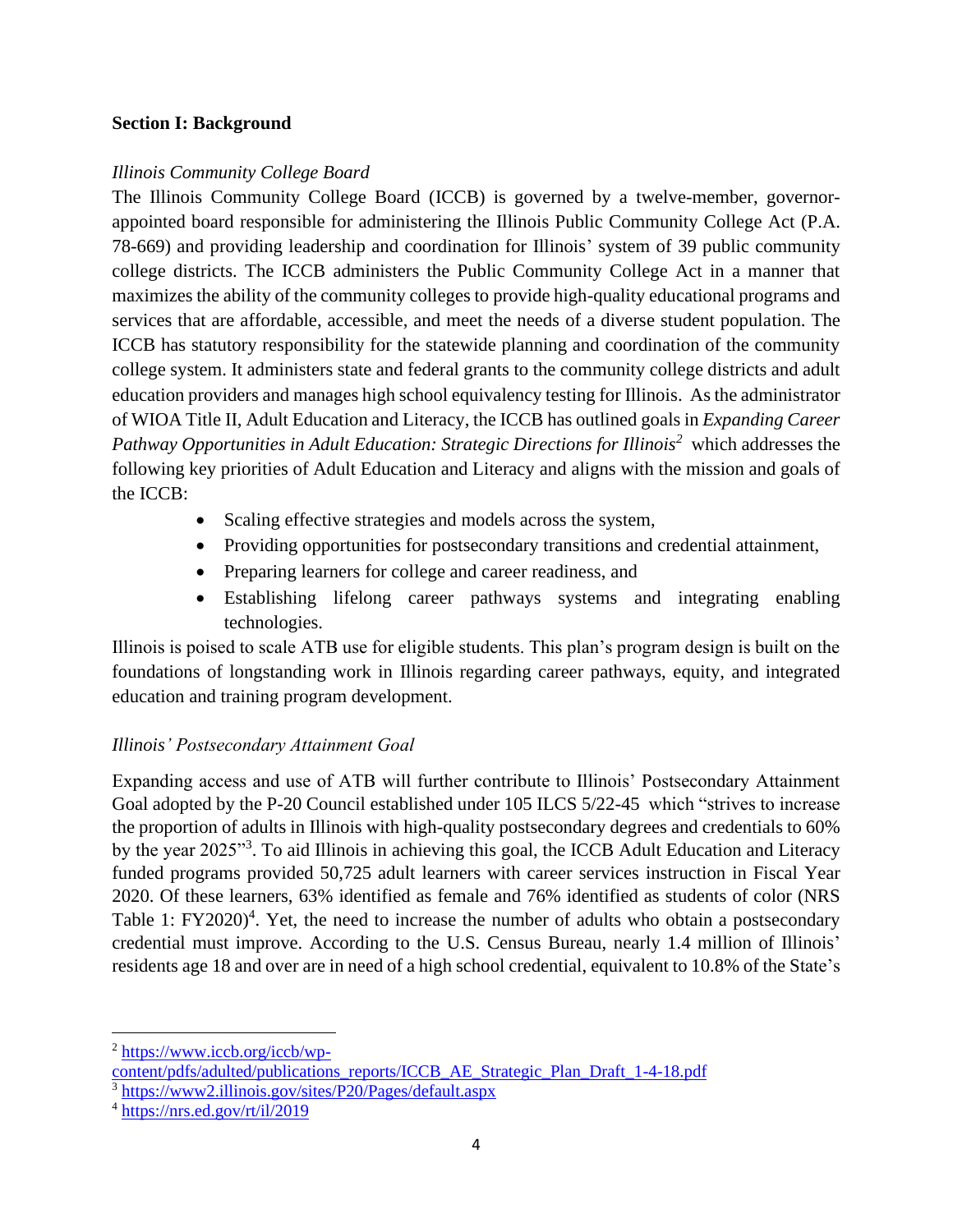population. For Illinois to achieve its postsecondary attainment goal, the State must continue to provide viable pathways to these adults.

Part of demonstrating the effectiveness of an ATB-eligibility process requires considering the cultural diversity, economic circumstances, and educational preparation of the populations served. In Illinois, many residents in need of a high school and postsecondary credential struggle to pay for the first six college credits or have been out of school for many years and have difficulty passing a standardized test, the two currently approved methods for ATB use. These realities place the potential of ATB out of reach for many students who would benefit from and succeed with federal student aid. While many institutions have attempted to address the affordability issue by utilizing WIOA Title I dollars, college foundation scholarships, and community resources, an Alternative ATB plan provides a route to a more sustainable and scalable option.

# **Section II: Participating Institutions**

*Requirement: Not every eligible institution of higher education in the state needs to participate in the Alternative State-Defined Process. However, every institution that plans to utilize and implement the state-defined ATB process must be listed within the plan.* 

*Institutions must opt in for inclusion in Illinois' ATB State-Defined Process prior to submission to the U.S. Department of Education for approval. Institutions cannot be added annually. If your institution would like to utilize the state-defined process, during the period of the plan (July 1, 2022-June 30, 2026), please submit a notification of interest form for the institution utilizing the template in Appendix A.*

# **Section III: Program Design**

This plan is designed to support ATB implementation within a career pathway system. In 2017, the ICCB in partnership with other education and workforce agencies and partners created a working group that developed the Career Pathway Dictionary<sup>5</sup>. The dictionary outlines a definition of a career pathway program (aligned with WIOA), identifying quality elements, while defining other key education and workforce activities. This set the groundwork for interagency collaboration, common messaging, and local development and implementation of career pathways in Illinois. In order to utilize ATB, institutions must identify the career pathway program that the eligible student will be pursuing. Eligible career pathway programs must fall within one of Illinois 17 Career Clusters as identified in the Illinois State Perkins V Plan<sup>6</sup>. Institutions should prioritize

<sup>6</sup> [https://www.iccb.org/cte/perkins-v-state-](https://www.iccb.org/cte/perkins-v-state-plan/#:~:text=What%20is%20the%20Illinois%20Perkins,%2D%20June%2030%2C%202024)

<sup>&</sup>lt;sup>5</sup> [https://icsps.illinoisstate.edu/images/pdfs/CTE/Perkins\\_V/6Perkins\\_V\\_Resource\\_IL-Career-](https://icsps.illinoisstate.edu/images/pdfs/CTE/Perkins_V/6Perkins_V_Resource_IL-Career-Pathways-Dictionary.pdf)[Pathways-Dictionary.pdf](https://icsps.illinoisstate.edu/images/pdfs/CTE/Perkins_V/6Perkins_V_Resource_IL-Career-Pathways-Dictionary.pdf)

[plan/#:~:text=What%20is%20the%20Illinois%20Perkins,%2D%20June%2030%2C%202024](https://www.iccb.org/cte/perkins-v-state-plan/#:~:text=What%20is%20the%20Illinois%20Perkins,%2D%20June%2030%2C%202024)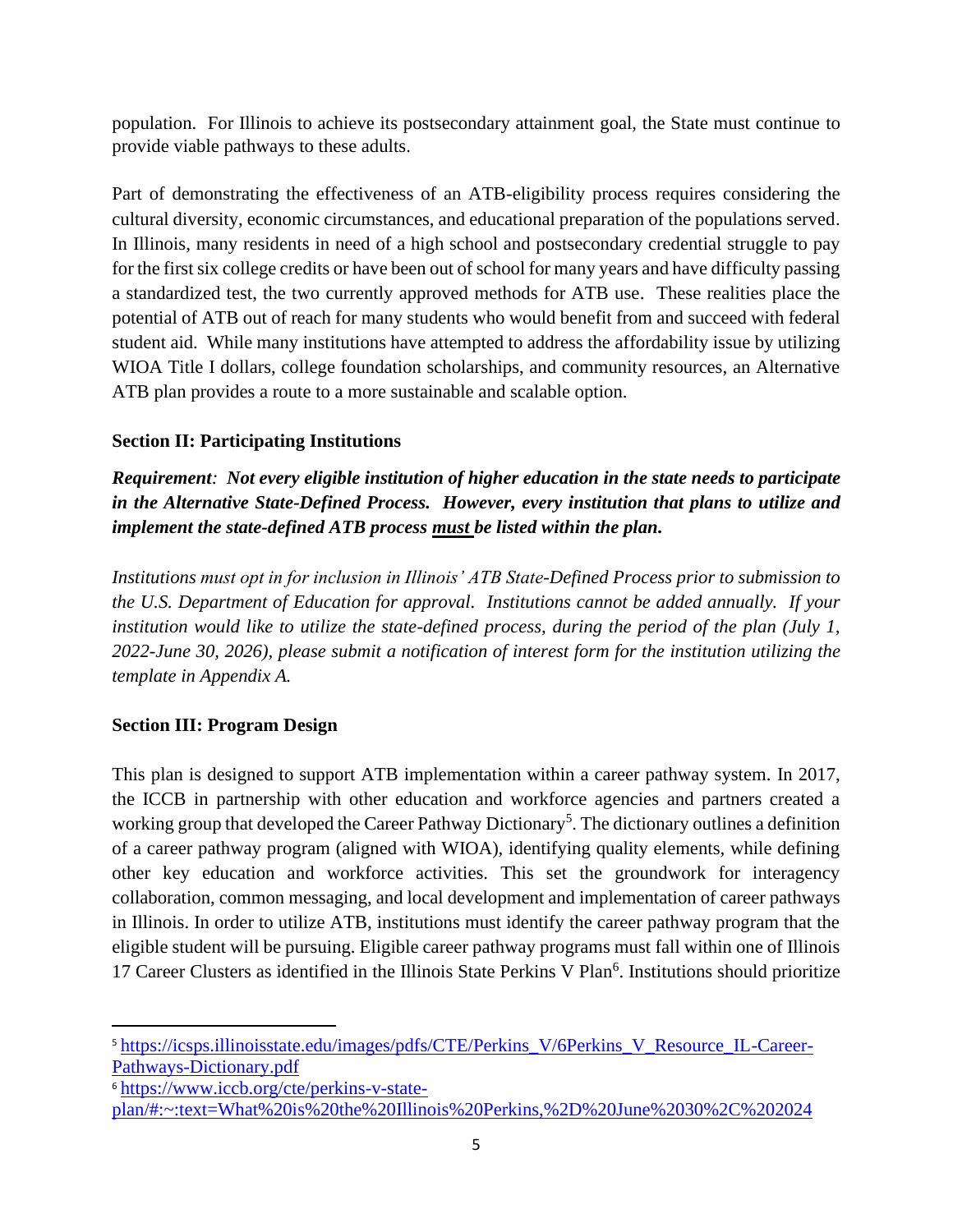programs of study that lead to occupations that are high-skill, in-demand, and high-wage. The allowable career clusters in Illinois can be found in Appendix B.

To satisfy U.S. Department of Education guidance, institutions must be able to document (1) how the career pathway meets the definition as set forth by section  $484(d)(2)$  of the Higher Education Act, which aligns with the Career Pathway Dictionary; and (2) how the career pathway program includes workforce preparation activities and training for a specific occupation or occupational cluster and is aligned with local needs.

One specific strategy within a career pathway is integrated education and training  $(IET)^7$ . Illinois uses its Integrated Career and Academic Preparation System (ICAPS) for the development, implementation, and evaluation of integrated education and training programming. ICAPS fosters a partnership between Adult Education and Career and Technical Education by integrating both credit technical training and basic skills education into the educational experience, delivering education in a team-taught environment, and culminating in educational functioning level gains and industry recognized credentials. Illinois envisions integrated education and training programs as the main vein for ATB implementation. The coordination of integrated education and training programs between adult education instruction and college credit programs, in combination with the fiscal support of ATB, accelerates learners' education and credential attainment.

A key component to this program design is case management and comprehensive wraparound student support services. This is evident in the required student services along with the student eligibility requirements. Students are recommended to work towards their High School Equivalency (HSE) attainment while also working towards a postsecondary certificate or degree. The combination of these achievements will assist students in improving their skills and employment options.

Extensive professional development will be provided by the ICCB and its partners prior to and during the first year of implementation (expected to be SFY2023) to help promote programmatic success. Ongoing professional development, technical assistance, and monitoring will be offered throughout the period of the plan.

# **Section IV: Student Eligibility Criteria**

Illinois' Process for Ability to Benefit defines eligibility as any adult student (beyond the age of Illinois Compulsory Education) who *does not* meet other ATB eligibility criteria. Students who may make ideal candidates include those who:

<sup>&</sup>lt;sup>7</sup> IET is adult education and literacy, workforce preparation, and workforce training "each of sufficient intensity and quality, and based on the most rigorous research available, especially with respect to improving reading, writing, mathematics, and English proficiency of eligible individuals" that "occur simultaneously," "use occupationally relevant instructional materials," and are "organized to function cooperatively" with "a single set of learning outcomes" (34 CFR §463.37).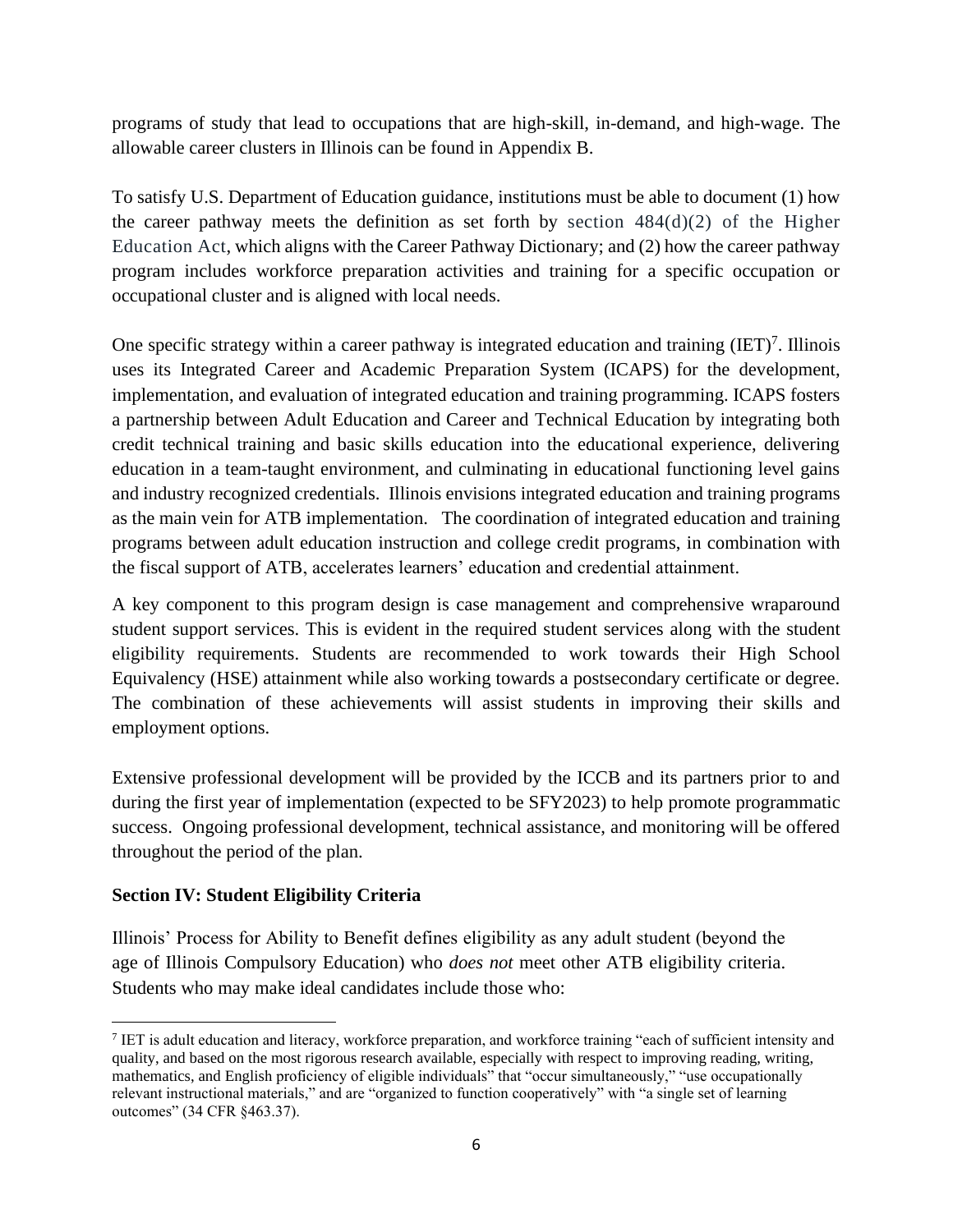- o are enrolled in an Early School Leaver Transition<sup>8</sup> or an ICCB approved Alternative Methods of Credentialing for High School Equivalency<sup>9</sup> programming OR
- o have successfully completed a Bridge Program within Adult Education.

# **Section V: Required Student Services**

# *Requirement: Each participating institution will provide students with each of the following six student service components.*

Under this plan, participating institutions of higher education will provide each eligible ATB student with comprehensive support services. Evidence of student support and engagement are essential to each student's success. These services must include:

**1. Assessment of each student's existing capabilities through means other than a single standardized test.**

To be eligible for the alternative process, an assessment must be conducted utilizing multiple measures of assessment. Institutions need to utilize two or more assessment methods as provided below. Evidence must be documented in the student ATB file. This information may be requested as part of the monitoring conducted by the ICCB. Potential assessment methods include:

- GED Ready practice tests
- Instructor or employer referrals
- High school transcript review
- HSE and ESL assessments
- Writing samples
- Student interviews

# **2. Orientation regarding the institution's academic standards and requirements and student rights.**

All ATB students must attend orientation to become familiar with college and academic policies, processes, and terminology. Participants must have access to student resources that include information on technology (computer labs, email, learning management systems, online classes, wi-fi and laptops), advising and counseling, financial aid requirements and literacy, and tutoring. ATB students may attend orientation offered to all other students.

# **3. Assistance with goal setting and career pathway planning.**

Colleges will provide goal setting assistance from advisors. Goal setting involves both education and employment short and long-term planning. Those advisors may be from the

<sup>8</sup> <https://www.esltpillinois.com/>

<sup>9</sup> [https://www.iccb.org/adult\\_ed/illinois-high-school-equivalency/students-test-takers/transcript-based-alternative](https://www.iccb.org/adult_ed/illinois-high-school-equivalency/students-test-takers/transcript-based-alternative-methods-of-credentialing/)[methods-of-credentialing/](https://www.iccb.org/adult_ed/illinois-high-school-equivalency/students-test-takers/transcript-based-alternative-methods-of-credentialing/)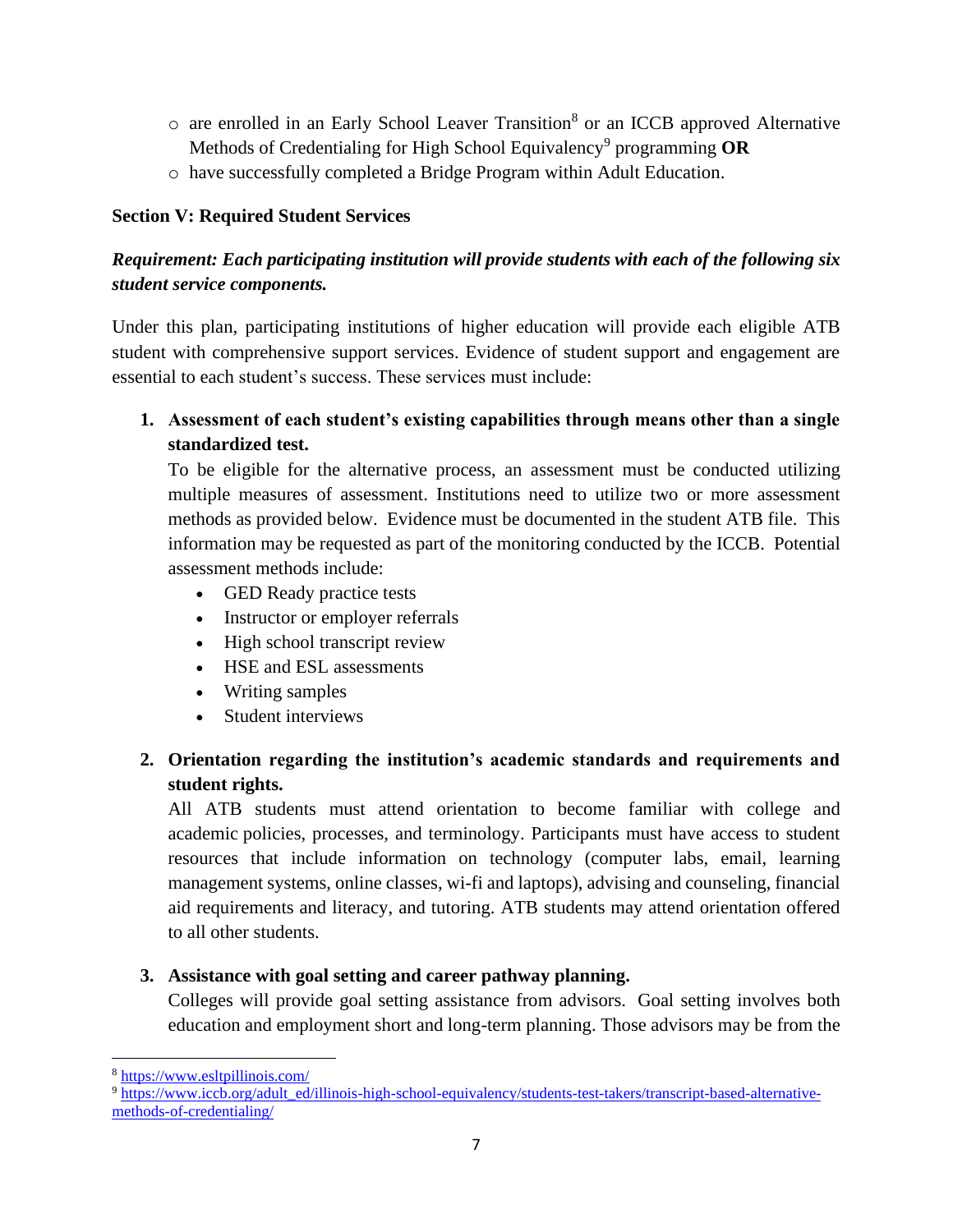career services or advising functions of the college, adult education program (transition coordinators, navigators, etc.), or specific academic programming.

## **4. Counseling and Academic Advising**

The terms counseling and advising can also be categorized as case management. Students will receive assistance in creating an academic program plan that is aligned to their career goals; students will also identify academic and non-academic supports, as well as financial resources, that will help them reach their goals. This service will be customized to each student, and it will include components of a holistic student support model. Other important provisions of this service will be assisting students in identifying academic and nonacademic supports and addressing the function(s) of financial aid or other financial resources that will help the student reach their goals. The Illinois process will require a multi-faceted approach to counseling/advising services, this includes providing career, academic, and financial information as needed (34 CFR 688.156 (c)(5)).

Participants must enroll in a Title IV eligible program with a goal of completing the program. The college should not enroll a student in an educational program that is not consistent with the student's career and educational goals.

# **5. Tutoring in basic verbal and quantitative skills if appropriate.**

All ATB students will have access to tutoring services in order to support academic instruction. If the student is part of an ICAPS program, that tutoring could occur in their support course. Tutoring could also be provided by Learning/Tutoring Centers on campus or specific tutoring offered by instructors or other staff connected to a course. Tutoring is only required when the student demonstrates need.

# **6. Follow-up regarding progress.**

Students must be provided with follow-up regarding their classroom performance and any progress made towards their educational and career goals. These follow-up services must be provided by instructors, counselors, case managers, advisors, and/or others who are appropriately trained in retention and case management strategies. Throughout the student's journey, this support could lead to tutoring or advising recommendations. After a student completes their goals, this support could involve notifying institutional partners of HSE attainment or earned college credit.

# **Section VI: Success Rate**

*Requirements:**ATB enrolled students must have a success rate that is within 95 percent of the success rate of students with high school diplomas (non-ATB students).*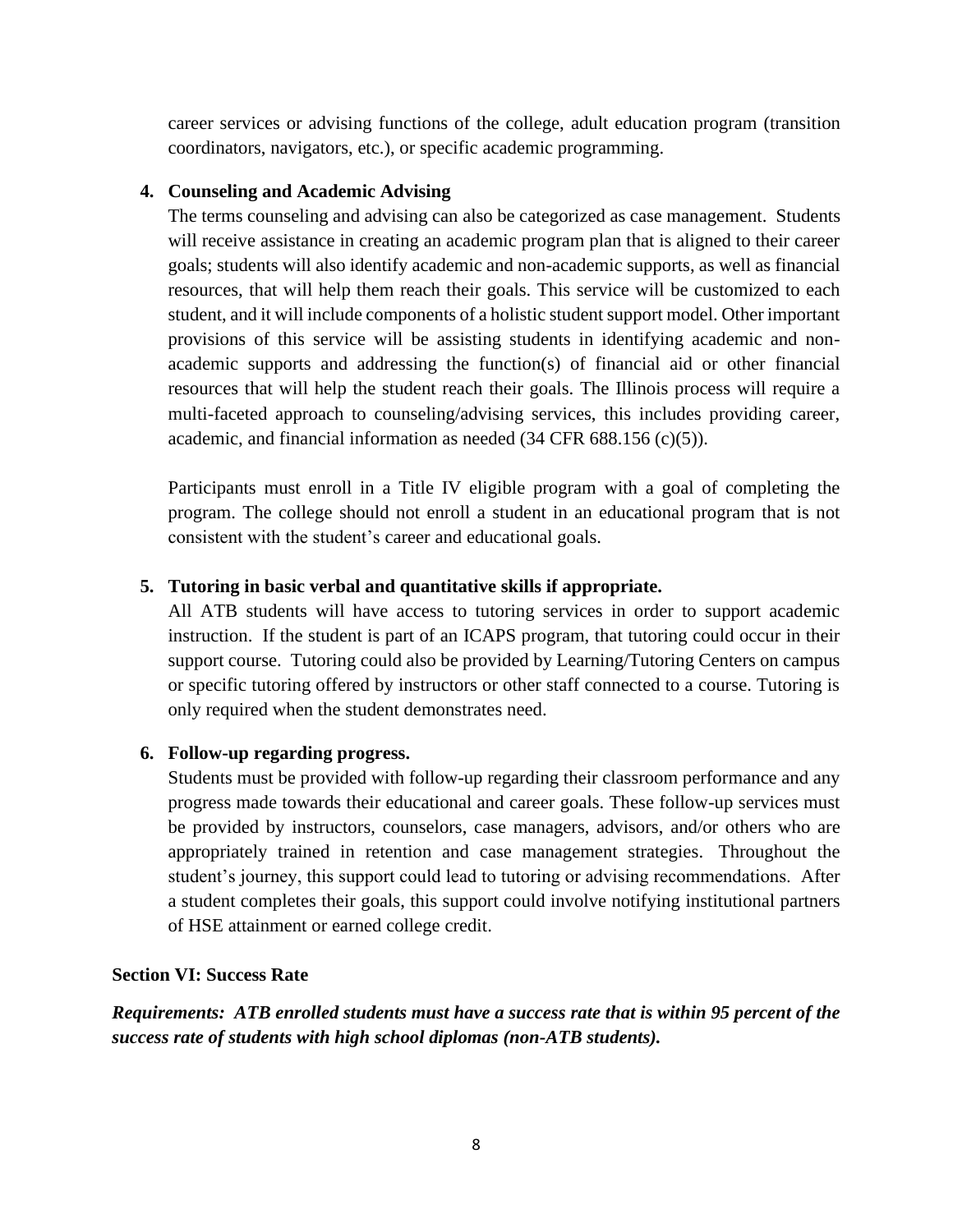The ICCB has the capacity to collect and produce the required state success rate data as defined by the U.S. Department of Education (see below). With the approval of the ICCB state-defined ATB process, students participating in ATB and those not participating in ATB will be identified and reported by approved institutions through the annual student data submission process. Student success rates will be calculated by the ICCB at the end of each academic year for Illinois as an aggregate and for each Illinois ATB institution. Institutions with less than a 95% success rate will follow corrective action planning as identified in Section IX. Results will help to inform compliance with the state defined process and to identify technical assistance needs.

The Success Rate Formula is prescribed by the U.S. Department of Education and is as follows:

#### **STUDENTS WITH HIGH SCHOOL DIPLOMAS OR EQUIVALENT**

The number of students during the applicable award year enrolled who-

(i) Successfully completed education or training programs;

(ii) Remained enrolled in education or training programs at the end of that award year; or

(iii) Successfully transferred to and remained enrolled in another institution at the end of that award year.

#### DIVIDED BY

The number of students who enrolled in education or training programs in participating institutions during that award year who remained enrolled (minus the number of students who subsequently withdrew or were expelled from participating institutions and received a 100 percent refund of their tuition under the institutions' refund policies.)

#### EQUALS

Success Rate for Students with High School Diplomas or Equivalent

# **STUDENTS WITHOUT HIGH SCHOOL DIPLOMAS OR EQUIVALENT**

The number of students without high school diplomas (or equivalent) who, during the applicable award year enrolled in participating institutions and –

(i) Successfully completed education or training programs;

(ii) Remained enrolled in education or training programs at the end of that award year; or

(iii) Successfully transferred to and remained enrolled in another institution at the end of that award year;

#### DIVIDED BY

the number of students with high school diplomas who enrolled in education or training programs in participating institutions during that award year who remained enrolled after subtracting the number of students who subsequently withdrew or were expelled from participating institutions and received a 100 percent refund of their tuition under the institutions' refund policies.

#### EQUALS

#### Success Rate Among Those Without a High School Diploma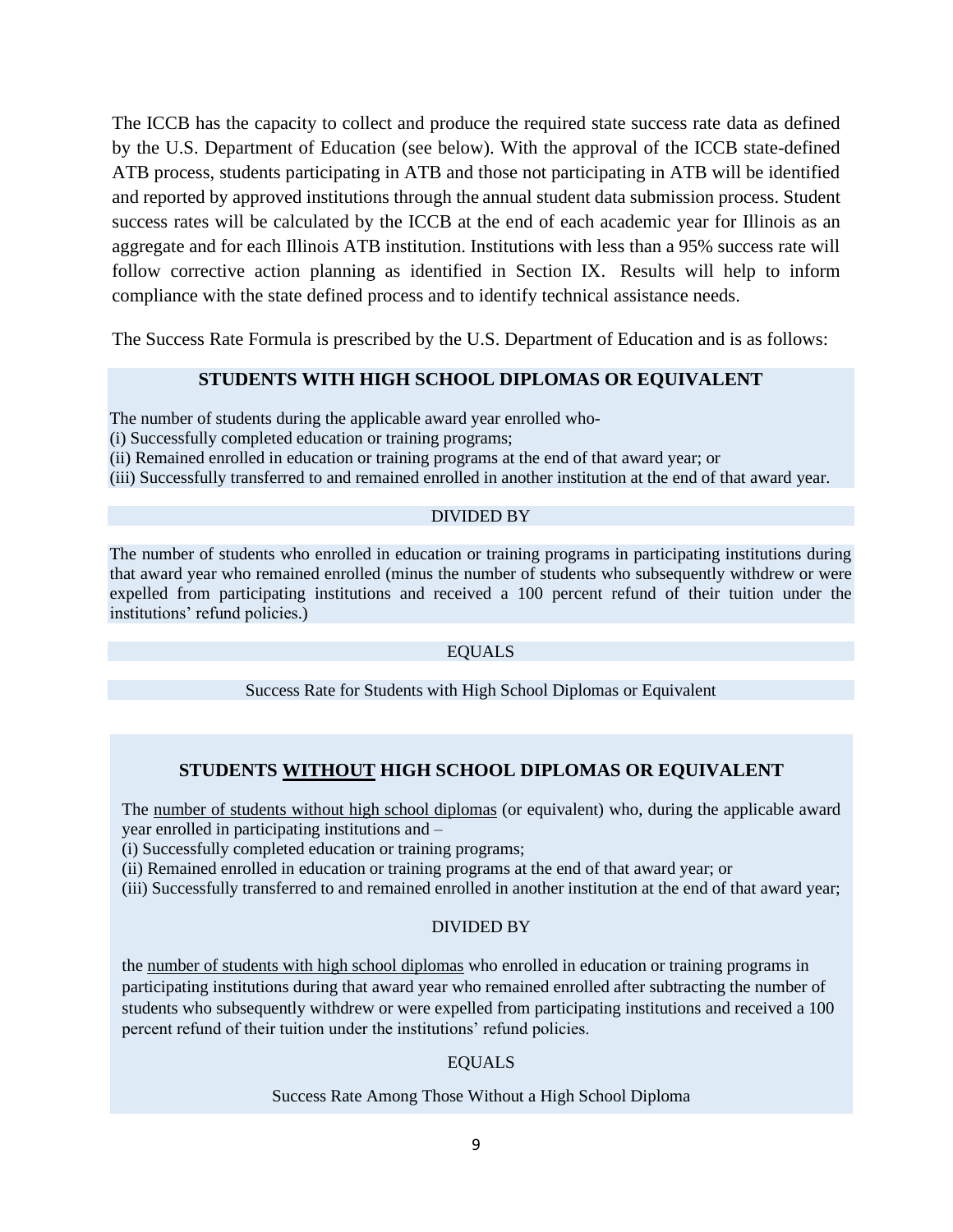The success rate for students without a high school diploma or equivalent must be at least 95% of the success rate for the peer group (students with a high school diploma or equivalent).

# **Section VII: Data Collection and Reporting**

The ICCB uses several data reporting methods and resources to accurately monitor and analyze student data. The primary data repository source used by ICCB from the colleges is through the collection of student-level data submissions. The data reside in the ICCB Centralized Data System, which is a secure, centralized interface through which data is stored and retrieved. Only authorized ICCB staff are allowed access to the data and consult with other agency staff to generate tables and reports to monitor performance. The Illinois Ability to Benefit State-Defined Process will ensure that the all required data can be accessed for the purpose of calculating the rate of success for students within participating institutions.

Colleges will submit annual implementation reports following each academic year, due August 30. These reports will include aggregate student information (no PII)- career clusters and program of study ATB students are participating in, types of industry credentials earned, college credentials earned, dates of ATB orientation offered, how many of each assessment option was utilized, tutoring and other academic and career planning services offered, etc. Additionally, space will be provided on the annual report for story-telling data of student success.

## **Section VIII: Monitoring**

# *Requirement:**States must monitor each institution annually for compliance with standards and requirements within the state-defined process.*

Monitoring will occur annually. A review of reports will be completed by ICCB ATB staff and contact with institutions will be made when data and reporting illustrate potential issues. If needed, an on-sight or virtual visit may occur to help remedy any issues.

In addition to data collection and reporting to determine compliance with success rate requirements and ATB processes, institutions must be able to document (1) how the career pathway(s) utilized meet the definition as set forth by WIOA, which aligns with the Career Pathway Dictionary; (2) how the career pathway program(s) include workforce preparation activities and training for a specific occupation or occupational cluster and is aligned with local needs, and (3) that the institution has a process for tracking and confirming that ATB students a) have utilized one of the three methods for ATB utilization as approved by the U.S. Department of Education (e.g. successfully completed an approved exam, attained 6 credit hours, participating as a part of the approved state process) to make them eligible for federal financial aid; AND b) are enrolled in adult education and postsecondary education. Concurrent enrollment is not required.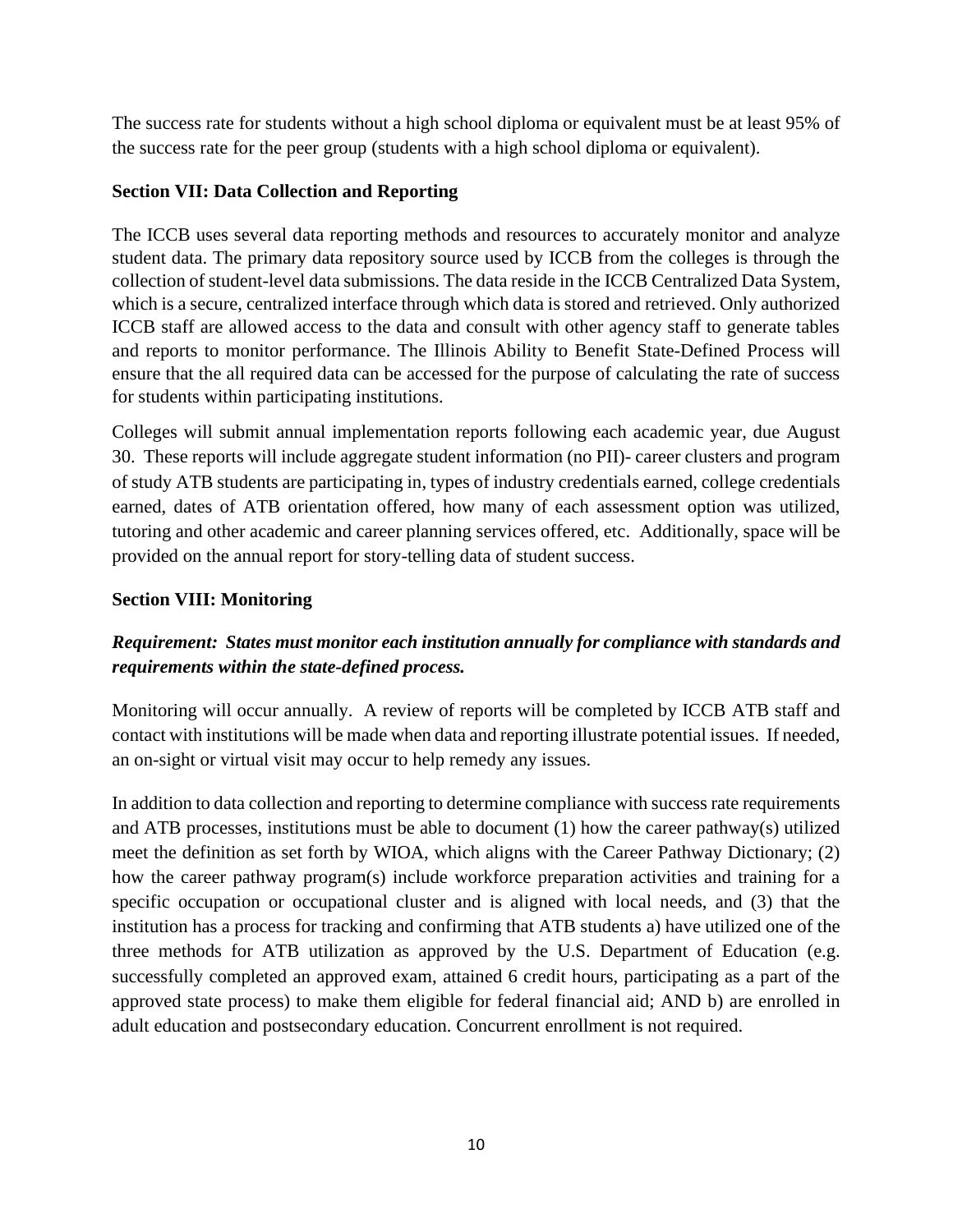# **Section IX: Corrective Action**

# *Requirements: A corrective action is required for any institutions found to be out of compliance.*

Institutions that report not performing any of the required components will be placed on a Watch List with a Corrective Action Plan for how they intend to meet that requirement.

Institutions with a 91-94% Success Rate will be put on a Watch List for one year with no Corrective Action Plan required. In Year 2, if the success rate increases to at least 95%, the institution is removed from the Watch List and placed in good standing. If the institution continues to have less than the required 95% success rate, they will need to submit a Corrective Action Plan. If an institution has a Success Rate of 90% or lower, the program will complete a Corrective Action Plan. If an institution reports a success rate of less than 95% for three consecutive years, the institution will be terminated from participating under this State-Defined Plan.

# **Section X: Termination of Alternative Ability-to-Benefit State Plan or Institutional Participation**

# *Requirement: Termination of an institution is mandated if they refuse or fail to comply with policies.*

If the ICCB decides to terminate this plan or not renew this plan at any given time, institutions will be notified within 90 days of its termination. At that time, institutions will need to determine which of their students are mid-program utilizing the state-defined process. Institutions will not be allowed to enroll new students upon notification. However, institutions will be required to continue the support of existing ATB students until they have obtained at least 6 credit hours and therefore eligible for ATB through that policy option.

If an institution is terminated due to non-compliance, the institution is required to continue the support of existing ATB students until they have obtained at least 6 credit hours and therefore eligible for ATB through that policy option.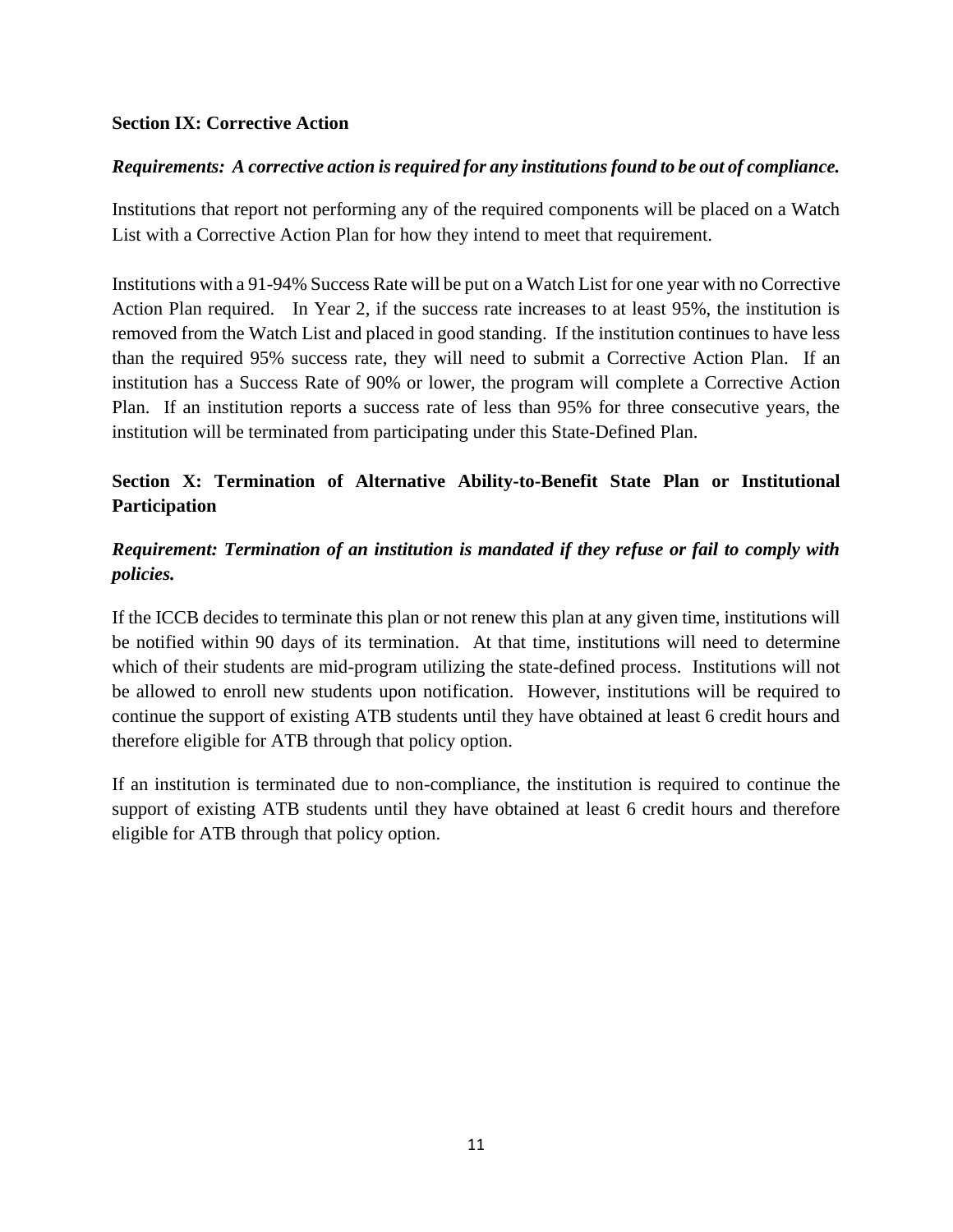# **Appendix A – Institutional Notification of Interest Form**

Ability to Benefit (ATB), a provision of section 484(d) of the Higher Education Act (HEA), aids in equity of access to Federal Financial Aid for adult learners lacking a high school diploma. The ATB provision allows eligible adult learners who are participating in a career pathway program as amended in Public Law 114-113 under section 484(d)(2) of the HEA to align with the definition of Section 3 of the Workforce Innovation and Opportunity Act (29 U.S.C. 3102(7)) at a Title IV eligible institution to have access to financial aid.

The purpose of Illinois' Ability to Benefit State-Defined Process is to increase access to federal financial aid for eligible adults without a high school diploma, who with proper support can be as successful as their peers in postsecondary credential and degree completion.

Institutional Obligations:

- a. Request to be part of the State-Defined Process via this form
- b. Collaborate internally to enroll, support, and track eligible students per the requirements of Illinois' Ability to Benefit State-Defined Process
- c. Submit Program Implementation Reports on an annual basis (August 30)
- d. Maintain a success rate of 95% as defined in Section VI or be in compliance with Section IX.

Institutions are *not* obligated to:

e. Enroll a minimum number of students in ATB via this State-Defined Process, even if they have opted into the plan.

Institutional participation under this plan is set for SFY2023-2027 (July 1, 2022- June 30, 2026).

---------------------------------------------------------------------------------------------------------------------

Community College:

District #:

College Designee for Agreement: Phone #: Email:

President: Date:

*Please complete, sign, and return the following document to Angela Gerberding, Associate Director for Integrated Career Programs at [angela.gerberding@illinois.gov.](mailto:angela.gerberding@illinois.gov)*